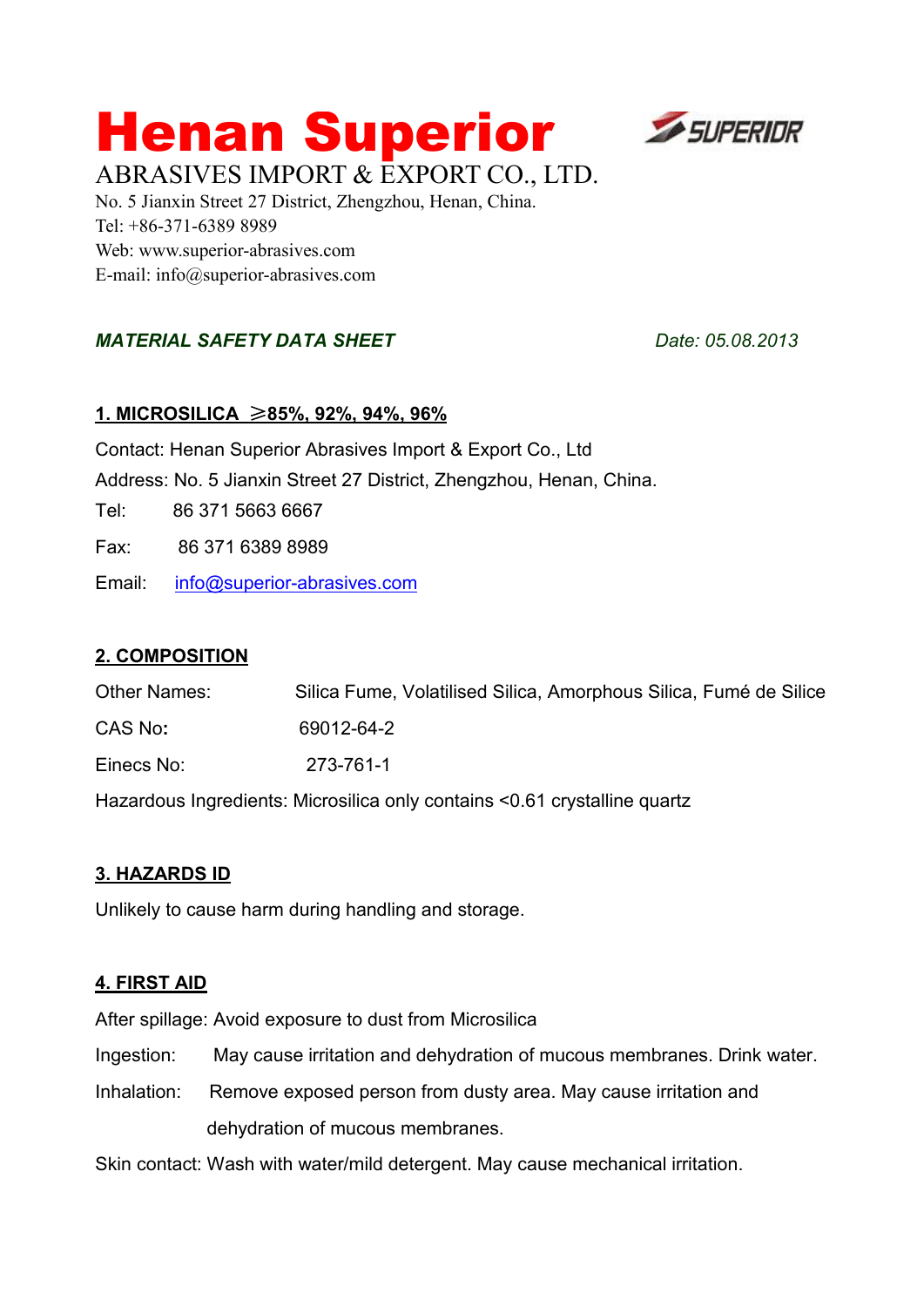Eye contact: Flush eyes with water/saline solution. If discomfort persists, obtain medical attention, May cause mechanical irritation.

## **5. MEASURES IN CASE OF FIRE**

Microsilica is not combustible. In case of fire cool with water.

# **6. ACCIDENTIAL RELEASE**

Avoid exposure to dust. Collect in a suitable container.

## **7. STORAGE AND HANDLING**

Handling: Ensure good ventilation during handling – avoid dust generation. Protective Equipment: Use respiratory protection and eye protection.

#### **8. EXPOSURE CONTROLS**

| Occupational Exposure Limits (HSE, EH 40/97) | 8 hour TWA        |
|----------------------------------------------|-------------------|
| Silica Amorphous (SiO <sub>2</sub> )         | mg/m <sub>3</sub> |
| Total inhalable                              | 6                 |
| Total respirable                             | 2.4               |
| Silica crystalline (SiO <sub>2</sub> )       |                   |
| Total respirable                             | $0.3 \text{ max}$ |

#### **9. PHYSICAL AND CHEMICAL PROPERTIES**

| Form                           | Ultrafine amorphous powder    |
|--------------------------------|-------------------------------|
| Colour                         | Grey                          |
| Odour                          | None                          |
| <b>Melting Point</b>           | $2000^{\circ}$ C              |
| Solubility in H <sub>2</sub> O | Insoluble                     |
| Solubility (organic solvents)  | Insoluble                     |
| SG                             | $2.2 - 2.3$                   |
| <b>BD</b>                      | $300 - 700$ kg/m <sub>3</sub> |